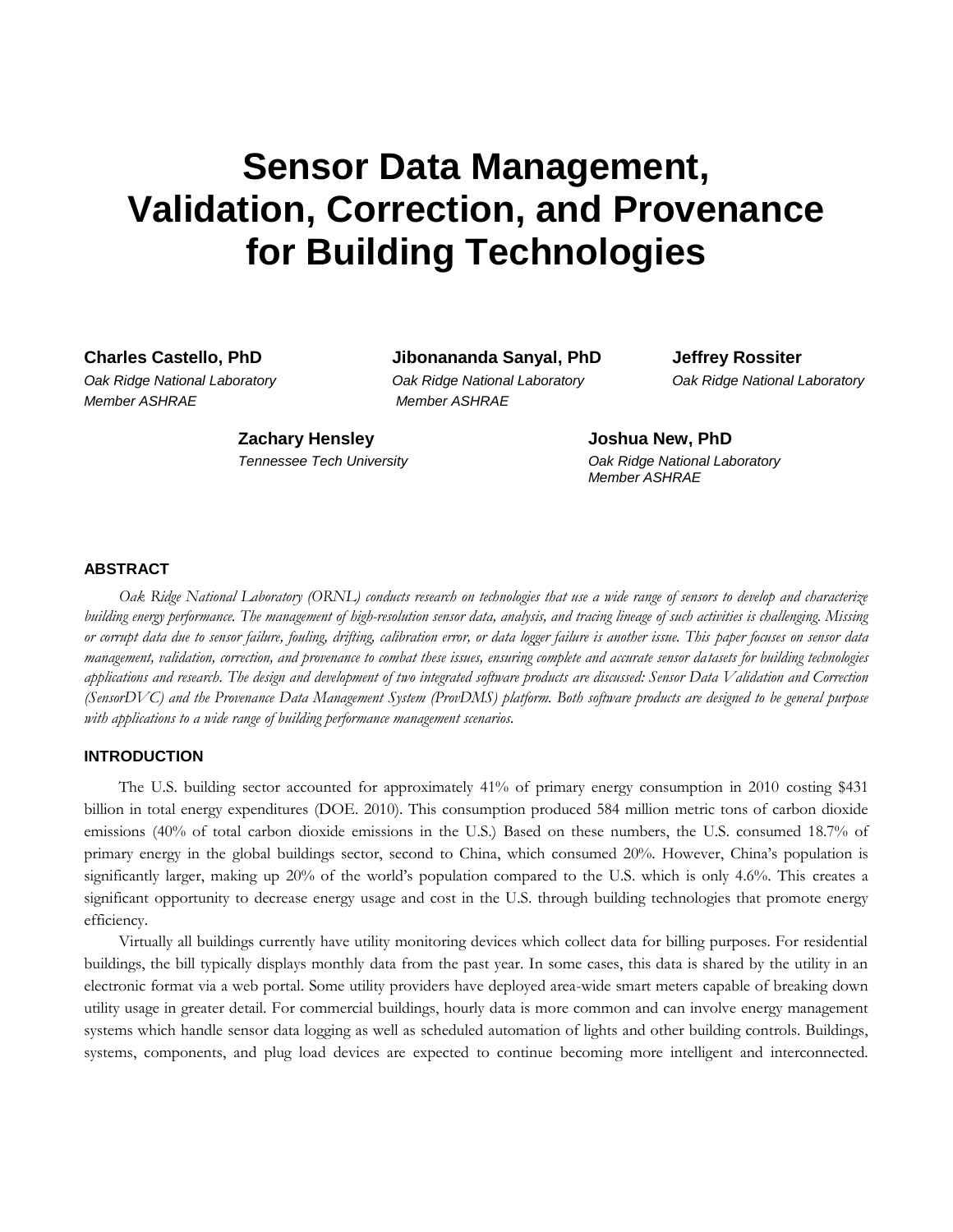Increasingly capable sensors continue to become cheaper and non-intrusive load monitoring devices are beginning to enter the market which can perform signature analysis on utility signals to generate dozens of channels of data on individual plug loads from a single physical sensor. The SensorDVC and ProvDMS systems presented in this paper are scalable to the number of channels and sampling resolution of today's and future buildings. The ORNL facilities provided the resources to field test the scalability of the software solutions by applying them to large data sets. In addition, there are several ASHRAE Technical Committees which deal with faulty/corrupt measured data or tracking modifications to data as it proceeds through a series of transformations. The domain-agnostic algorithms used in the software tools are equally applicable in these contexts.

Oak Ridge National Laboratory (ORNL) is heavily engaged in buildings research; exploring innovative technologies to help drive down energy consumption thereby reducing cost and carbon dioxide emissions. An example of this is the ZEBRAlliance research project (ZEBRAlliance. 2012), a collaboration between Schaad Companies, Tennessee Valley Authority (TVA), ORNL, BarberMcMurry Architects, and the Department of Energy (DOE). Four residential homes were built in 2008, located in the Wolf Creek subdivision in Oak Ridge, TN, to integrate experimental energy efficient technologies and determine the performance and cost at the component, system, and whole-building levels. Each home was built with a variety of different energy efficient technologies. Analysis centered on data that was collected from sensors that were integrated in each home. The first and second homes contain 279 sensors each, the third home has 321 sensors, and the fourth home has 339 sensors. Types of sensors include temperature (thermistors, thermocouples, and combo probes), humidity (RH and combo probes), and electrical demand (watt-meters). The majority of sensors have a 15-minute resolution with approximately 80 sensors having a 1-minute resolution. Another example is the Campbell Creek Energy Efficient Homes Project (TVA. 2010), a collaboration between TVA, ORNL, and Electric Power Research Institute (EPRI). Three residential homes were built in 2008, located in the Campbell Creek subdivision in Knoxville, TN. The first home is being used as a control for the project (a.k.a., Building Home), the second home was retrofitted with energy efficient technologies (a.k.a., Retrofit Home), and the third home was built using the latest and most advanced construction technologies to maximize energy efficiency (a.k.a., High Performance Home). Each home has approximately 140 sensors.

ORNL also has research apparatuses called Flexible Research Platforms (FRP), which were built in 2012 and are located on ORNL's main campus. The FRPs represents a novel approach to light commercial building's research by allowing researchers to test different building configurations in an unoccupied setting. This is possible through the FRPs' core components: (1) concrete slabs; (2) metal frames; (3) utilities; and (4) IT infrastructure. Integrated whole-building design comprised of envelopes, heating, ventilation, and air-conditioning (HVAC) equipment, and controls are implemented into the FRPs. The 1-story FRP (FRP1) is 40x60 ft (2,400 ft<sup>2</sup>) which is currently intended to improve the energy efficiency of metal buildings and the 2-story FRP (FRP2) is  $40x40$  ft  $(3,200$  ft<sup>2</sup>) which is currently intended to improve the energy efficiency of a wide variety of light commercial buildings. FRP1 and FRP2 have 413 and 617 sensors respectively. Buildings from all three projects are shown in **[Figure 1](#page-1-0)**.

<span id="page-1-0"></span>

**Figure 1** These are photos of ZEBRAlliance House 1 at the left (Miller et al. 2012), a home at Campbell Creek in the middle (TVA. 2010), and the 1-story and 2-story Flexible Research Platforms that represent light commercial buildings at Oak Ridge National Laboratory shown to the right (Hughes. 2012).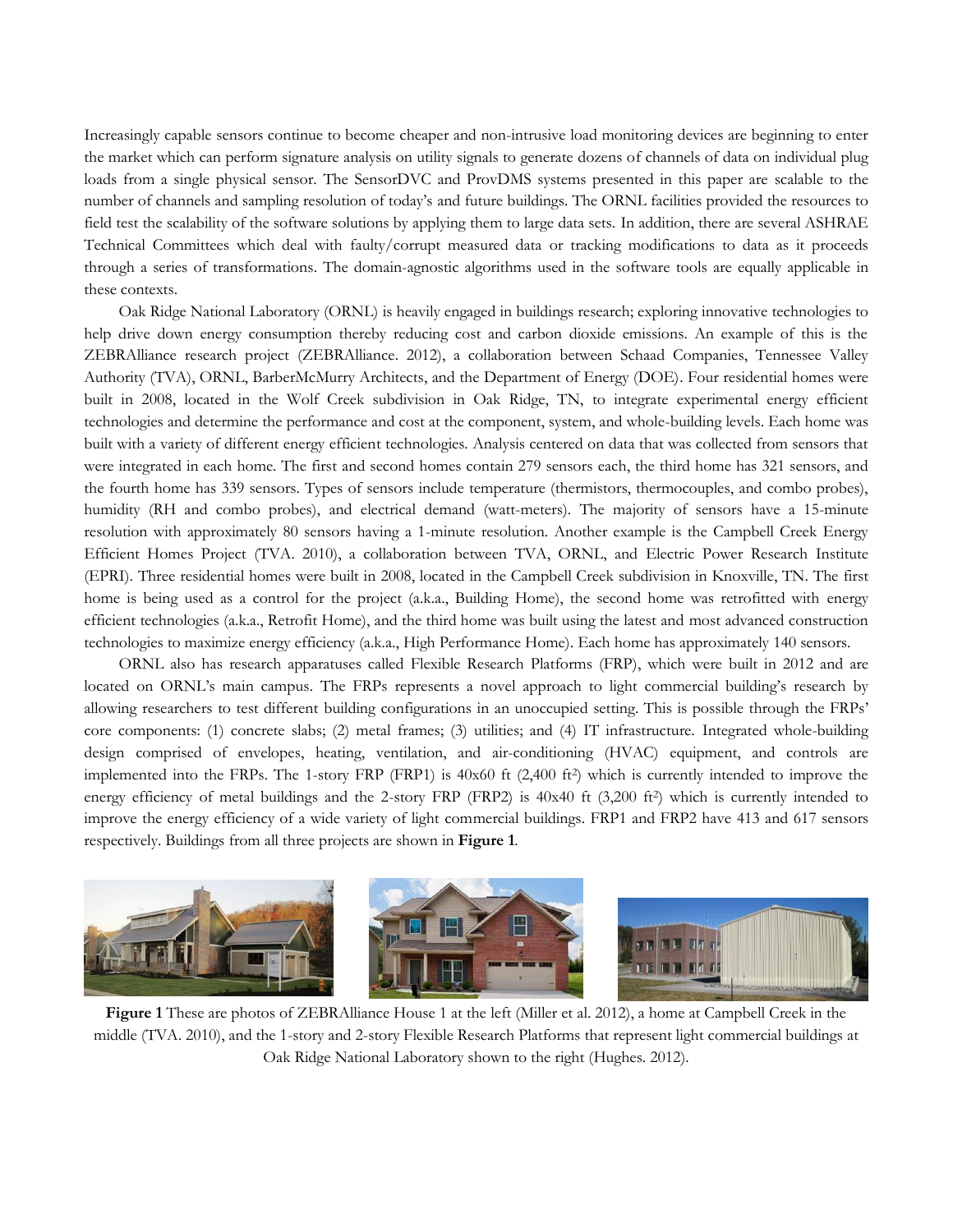The commonality of these projects is the reliance on sensors. Data being collected from sensors are used to analyze the performance of energy efficient technologies on component, system, and whole-building levels. Furthermore, sensor data are used to calibrate building models using software tools such as EnergyPlus (DOE. 2012), OpenStudio (NREL. 2012), and DesignBuilder (DesignBuilder Software Ltd. 2005). Sensor data from buildings are also used to make decisions in building automation systems, fault detection and diagnosis (FDD) for heating, ventilation, and air-conditioning (HVAC) equipment, and much more.

The three projects mentioned above generate over one billion data points per year. The majority of data collection activities for building technologies research at ORNL use Campbell Scientific data loggers that ping sensors for data at a user-defined resolution (typical range from 1 second to 1 hour). Data is forwarded and collected on a connected personal computer (PC) and forwarded again to an ORNL server. Data is stored in a database or as comma-separated values (CSV) files, typically having separate files per building, per month, per data logger, and per resolution.

Whether sensor data is collected for research or real-world applications, comparison and extension of known algorithms are needed for innovative solutions to manage this data in a more efficient manner. As data complexity grows and loosely coupled software systems evolve around the data used repeatedly in ad-hoc processes, the quality assurance of data products and experimental results become important. Complex transformation of the data, for error correction or for validation, becomes important to trace. The definition of data validation in this paper is rooted from computer science, which means to ensure data are clean, correct, and useful. Data acquisition activities at ORNL have shown up to 14.59% of missing data from data logger and sensor failure. This rate doesn't even include data inaccuracy from sensor fouling and calibration error. The knowledge of the provenance, or data *lineage*, help users in quantifying the source and derivations of the data, transformations, repeatability of workflows on similar (newer) data, and in providing holistic meta-information of the scientific process. Data correction and provenance is vital in managing issues arising from missing or corrupt data due to sensor failure, fouling, drifting, calibration error, or data logger failure.

This paper presents research to meet data management needs, provenance needs, and solve issues related to missing and corrupt data. The cloud-based Provenance Data Management System (ProvDMS) is used to manage data from building technologies research and applications while tracking the provenance of data. The Sensor Data Validation and Correction (SensorDVC) desktop application is used to validate and correct sensor data using statistical and filtering methodologies. These software applications can be used to facilitate building automation and control systems, building monitoring, and building design and modeling activities. These software solutions also ensure data is managed in a robust fashion while guaranteeing the completeness and accuracy of the data.

This paper includes the background of both the SensorDVC and ProvDMS integrated software products highlighting the necessity of these systems. Details of the design and development, and the methodology employed are provided. The paper concludes by discussing planned future work.

# **BACKGROUND**

This section discusses previous research that was used for the SensorDVC and ProvDMS software applications.

### **Data Correction and Validation**

There are many examples of data validation for numerous applications (Ibarguengoytia et al. 2001; Frolik et al. 2001; Uluyol et al. 2006; Postolache. 2005). Two Bayesian networks were used by Ibarguengoytia et al., for the detection of faults in a set of sensors; the first represents the dependencies among all sensors and the second isolates the faulty sensor. Selfvalidation, fusion, and reconstruction of sensor data was tackled by Frolik et al., by exploring three key steps: (1) employ fuzzy logic rules for self-validation and self-confidence; (2) exploit near-linear relationships between sensors for reconstructing missing or low-confidence data; and (3) fuse this data into a single measurement along with a qualitative indicator for its reliability. A start-up fault detection and diagnosis method was presented for gas turbine engines by Uluyol et al., which consisted of three key techniques: (1) statistics; (2) signal processing; and (3) soft computing. Sensor profiles were generated from good and bad engine start-ups in which a feature vector was calculated and signal processing was used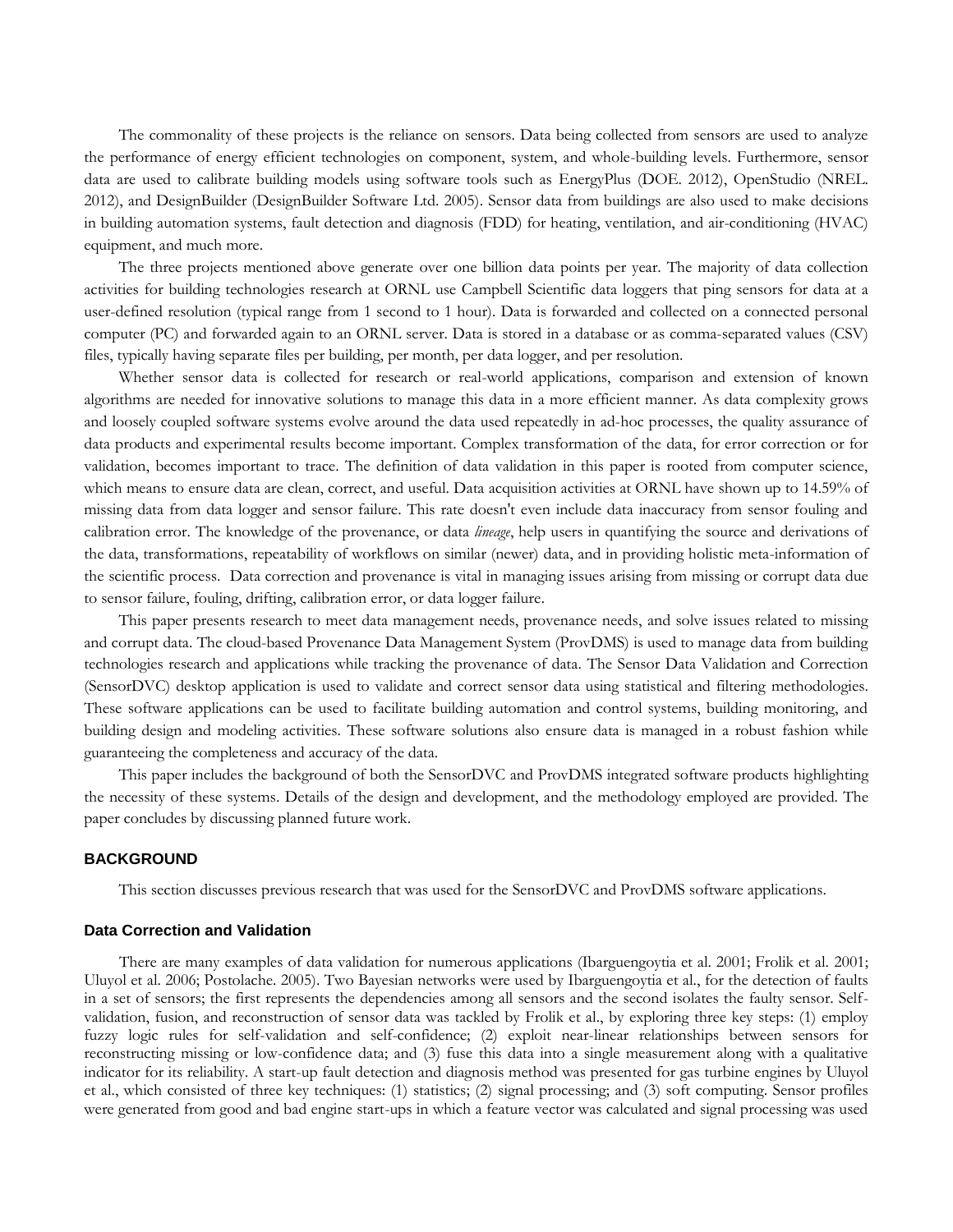for feature selection. In the signal-processing step, principal component analysis (PCA) was applied to reduce the samples consisting of sensor profiles into a smaller set. The features obtained from this step were then classified using neuralnetwork-based methods. A Kohonen self-organizing map (K-SOM) was used by Postolache, to perform sensor data validation and reconstruction. Sensor failure and pollution event detections were also studied with the use of this methodology for a water quality sensor network application.

The SensorDVC desktop application is based on research dealing with sensor data validation and correction using statistical (Castello and New. 2012) and filtering (Castello et al. 2013) techniques. Research regarding statistical processing methods (Castello and New. 2012) investigated four techniques: (1) least squares; (2) maximum likelihood estimation; (3) segmentation averaging; and (4) threshold based. Experiments were run using data from the ZEBRAlliance research project (Miller et al. 2012) to test the performance of these techniques in predicting data points that were corrupt and missing. Temperature, humidity, and energy data were investigated. Artificial gaps were introduced by randomly removing portions of existing data for testing the accuracy of the statistical algorithms. This was accomplished by splitting the original dataset into two subsets: training (70%) and testing (30%). Each sensor was treated as an independent variable where predictions were based upon a variable-sized window of observations, *w*. A prediction model is generated for each window of observations and auto-correction occurs if values are missing or corrupt (far away from the predicted value). The performance metrics used, in order of significance, are absolute error (AE), relative error (RE), and root-mean-square error (RMSE). A summary of testing results (Castello and New. 2012) is shown in **[Table 1](#page-3-0)**. The threshold based technique performed best with temperature ( $\epsilon$ =2), humidity ( $\epsilon$ =2), and energy data ( $\epsilon$ =1) where  $\epsilon$  is the number of standard deviations used to calculate the threshold in the threshold-based algorithm.

|            |                  | Temperature in °F (°C) |         |                    |                  |         | Humidity in %RH |      | Energy in Wh (kJ) |         |        |                  |  |  |
|------------|------------------|------------------------|---------|--------------------|------------------|---------|-----------------|------|-------------------|---------|--------|------------------|--|--|
|            | $\boldsymbol{w}$ | AE                     | RE      | RMSE               | $\boldsymbol{w}$ | АE      | RE              | RMSE | $\boldsymbol{w}$  | АE      | RE     | RMSE             |  |  |
| LS.        | - 12             | $4.2\%$                | 6.4%    | 3.44<br>$(-5.87)$  | 24               | 5.4%    | $9.5\%$         | 6.10 | 24                | 12.3%   | 890.0% | 24.66<br>(88.78) |  |  |
| <b>MLE</b> | 12               | $3.1\%$                | 4.6%    | 2.49<br>$(-6.39)$  | 12               | 4.8%    | $8.2\%$         | 4.71 | 96                | 7.6%    | 391.3% | 10.92<br>(39.31) |  |  |
| SА         | 48               | 12.9%                  | 15.8%   | 10.25<br>$(-2.08)$ | 6                | 8.6%    | 21.2%           | 8.09 | 6                 | 7.4%    | 340.5% | 9.93<br>(35.75)  |  |  |
| TB $(c=1)$ | 6                | $2.6\%$                | $3.9\%$ | 1.94<br>$(-6.70)$  | 6                | $4.2\%$ | $7.3\%$         | 3.93 | 6                 | 7.3%    | 241.3% | 10.19<br>(36.68) |  |  |
| TB $(c=2)$ | 6                | 2.5%                   | 3.8%    | 1.92<br>$(-6.71)$  | 6                | 3.9%    | $6.7\%$         | 3.62 | 12                | 7.3%    | 355.3% | 9.99<br>(35.96)  |  |  |
| TB $(c=3)$ | 6                | $2.5\%$                | $3.8\%$ | 1.93<br>$(-6.71)$  | 6                | $3.9\%$ | $6.7\%$         | 3.64 | 6                 | $7.4\%$ | 369.9% | 9.83<br>(35.39)  |  |  |

<span id="page-3-0"></span>**Table 1. Summary of Testing Results for the Statistical Correction Algorithms (Castello and New. 2012)**

Pressure and airflow data types are investigated in this paper beyond (Castello and New. 2012) using the four statistical correction algorithms. Testing results are shown in **Table 2**. The AE ranges from 4.5% to 8.7% for pressure data and 0.5% to 1.2% for airflow data. RE ranges from 6.6% to 14.2% for pressure data. However, RE ranges from a low 2.2% to a high 164.2% for airflow data. The RMSE for pressure data ranges from 23.69 psi (163.34 kPa) to 53.25 psi (367.15 kPa) and airflow data ranges from 0.35 ft<sup>3</sup> (0.01 m<sup>3</sup>) to 1.49 ft<sup>3</sup> (0.04 m<sup>3</sup>). The best performer is the threshold based method, particularly when *c*=2.

**Table 2. Summary Results Using Statistical Correction Algorithms for Pressure and Airflow Type Data**

|                     | Pressure in psi (kPa) |    |      |                          | Airflow in ft <sup>3</sup> $(m^3)$ |      |
|---------------------|-----------------------|----|------|--------------------------|------------------------------------|------|
| $\boldsymbol{\eta}$ | 4 H                   | RE | RMSE | $\overline{\mathcal{W}}$ |                                    | RMSE |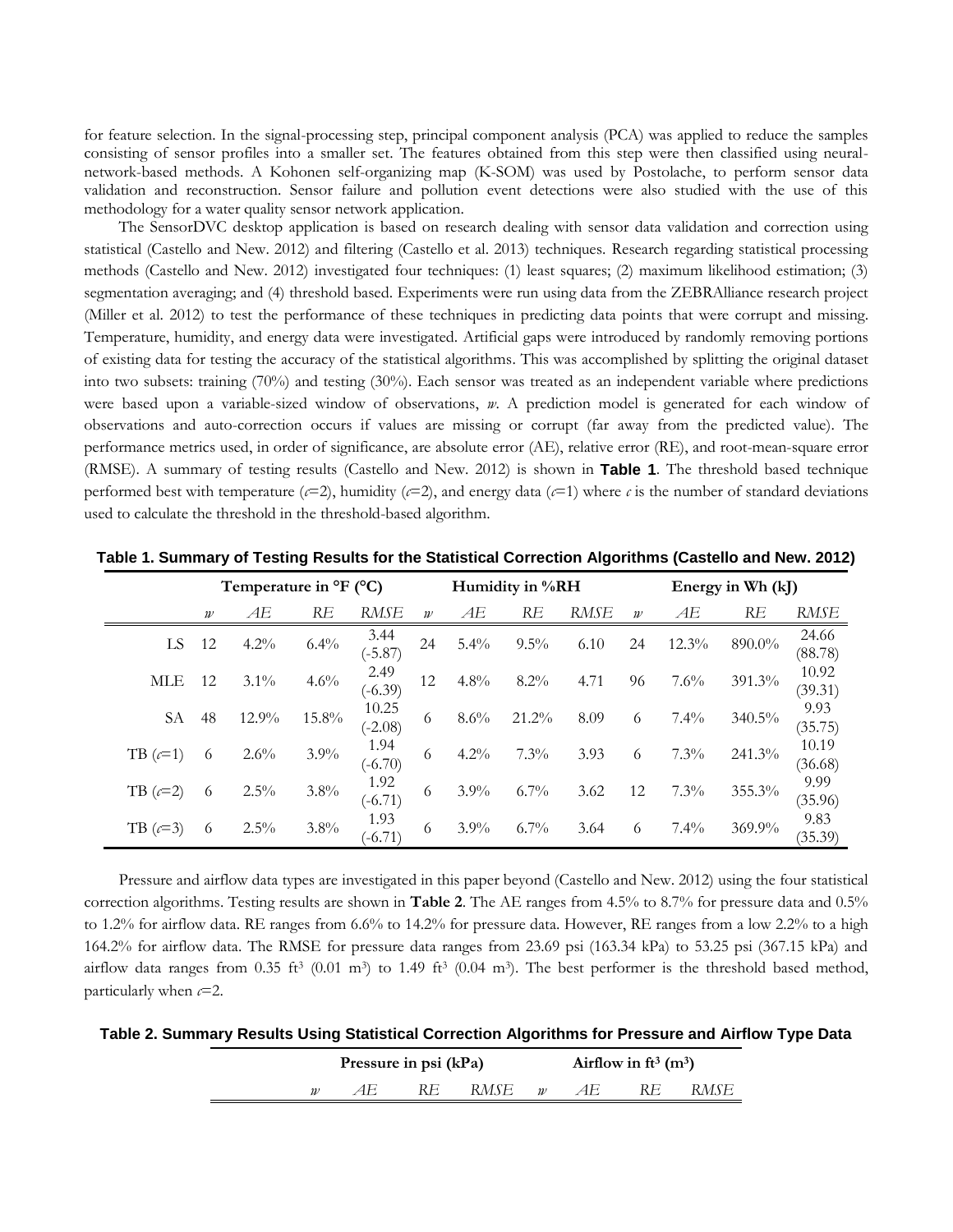| LS             |    | $6.5\%$ | $9.5\%$ | 32.34<br>(222.98) | 12 | $0.9\%$ | 78.4%     | 0.68<br>(0.02) |
|----------------|----|---------|---------|-------------------|----|---------|-----------|----------------|
| MLE            | 12 | $7.5\%$ | 13.9%   | 43.77<br>(301.78) | 12 | $0.7\%$ | $70.4\%$  | 0.55<br>(0.02) |
| SА             | 12 | $8.7\%$ | 14.2%   | 53.25<br>(367.15) | 48 | $1.2\%$ | $164.2\%$ | 1.49<br>(0.04) |
| TB $(c=1)$     | 6  | 4.9%    | 6.6%    | 27.98<br>(192.92) | 6  | $0.5\%$ | $2.3\%$   | 0.41<br>(0.01) |
| $TB$ ( $c=2$ ) | 6  | $4.5\%$ | $7.0\%$ | 25.43<br>(175.33) | 6  | $0.5\%$ | $2.2\%$   | 0.35<br>(0.01) |
| $TB$ ( $c=3$ ) | 6  | $4.5\%$ | $7.5\%$ | 23.69<br>(163.34) | 6  | $0.5\%$ | 2.5%      | 0.40<br>(0.01) |

Two techniques were investigated regarding filtering processing methods (Castello et al. 2013): Kalman and linear predictive coding (LPC) filters. The accuracy of both algorithms was determined using a similar approach to the statistical methods mentioned in the previous paragraph (Castello and New. 2012). Types of data that were investigated include: (1) temperature; (2) humidity; (3) energy usage; (4) pressure; and (5) airflow. Results from this study (**[Table 3](#page-4-0)**) shows the Kalman filter performed best with temperature, humidity, pressure, and airflow data using observation window sizes of *w*=12 (3 hours), *w*=96 (24 hours), *w*=12 (3 hours), and *w*=4 (1 hour) respectively. The LPC filter performed best with energy usage data using an observation window size of *w*=4 (1 hour).

|                                                 |                  |         | Kalman    |                    |                  |          | <b>LPC</b> |                     |
|-------------------------------------------------|------------------|---------|-----------|--------------------|------------------|----------|------------|---------------------|
|                                                 | $\boldsymbol{w}$ | АE      | RE        | RMSE               | $\boldsymbol{w}$ | AE       | RE         | RMSE                |
| Temperature in ${}^{\circ}$ F ( ${}^{\circ}$ C) | 12               | $3.6\%$ | $5.3\%$   | 2.75<br>$(-16.25)$ | 96               | $7.0\%$  | $10.0\%$   | 11.17<br>$(-11.57)$ |
| Humidity in %RH                                 | 96               | $5.2\%$ | $8.9\%$   | 5.35               | 96               | $9.2\%$  | $15.1\%$   | 14.36               |
| Energy in Wh (kJ)                               | 48               | $9.7\%$ | $468.5\%$ | 13.75<br>(49.50)   | $\overline{4}$   | $9.6\%$  | $109.1\%$  | 12.92<br>(46.51)    |
| Pressure in psi (kPa)                           | 12               | $3.5\%$ | 74.0%     | 0.22<br>(1.52)     | 96               | $12.0\%$ | $22.5\%$   | 91.76<br>(632.66)   |
| Airflow in $ft^3$ (m <sup>3</sup> )             | 4                | $0.6\%$ | $0.3\%$   | 0.00<br>(0.00)     | 48               | $0.6\%$  | $66.0\%$   | 0.98<br>(0.03)      |

<span id="page-4-0"></span>**Table 3. Summary of Testing Results for the Filtering Correction Algorithms (Castello et al. 2013)**

A comparison of results for the statistical and filtering methods is shown in **[Table 4](#page-4-1)**. The threshold based statistical method performed best with temperature, humidity, energy, and airflow data while the Kalman filtering method performed best with pressure data. The best performers for each type of data have acceptable AE, ranging from 0.5% to 9.6%. However, the RE ranges from a low 0.3% to a high 241.3%. The larger REs are associated with the energy data type which comes from the refrigerator of ZEBRAlliance House #2. This could be due to the large energy spikes of the refrigerator due to lights coming on when doors are opened and cycling of the compressor. The results are showing statistical and filtering methods are having a challenge with this type of data compared to the others.

**Table 4. Comparison of Results for Statistical and Filtering Correction Algorithms**

<span id="page-4-1"></span>

|                                                       | <b>Statistical</b> |         |                   |         |               | Filtering        |         |                    |        |
|-------------------------------------------------------|--------------------|---------|-------------------|---------|---------------|------------------|---------|--------------------|--------|
|                                                       |                    | RE      | RMSE              | Method  | $\mathcal{W}$ | AE               | RE      | RMSE               | Method |
| Temperature in ${}^{\circ}F$ ( ${}^{\circ}C$ ) 6 2.5% |                    | $3.8\%$ | 1.92<br>$(-6.71)$ | $(c=2)$ |               | $12 \quad 3.6\%$ | $5.3\%$ | $2.75$<br>(-16.25) | Kalman |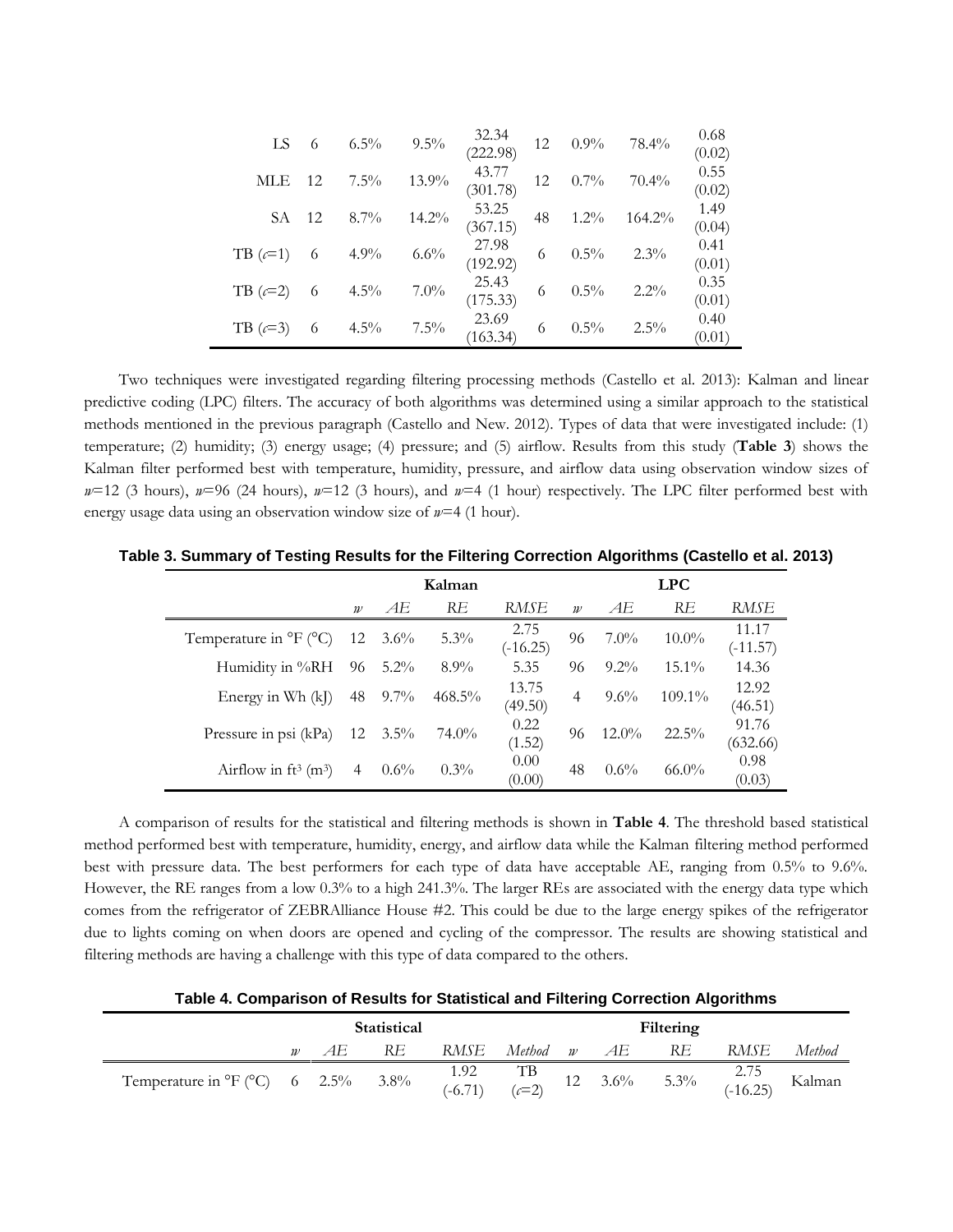| Humidity in $\%RH$ 6 3.9%           |    |         | $6.7\%$ | 3.62              | TВ<br>$(c=2)$    | 96 | $5.2\%$ | $8.9\%$   | 5.35             | Kalman |
|-------------------------------------|----|---------|---------|-------------------|------------------|----|---------|-----------|------------------|--------|
| Energy in Wh $(k)$                  | -6 | $7.3\%$ | 241.3%  | 10.19<br>(36.68)  | TВ<br>$(c=1)$    |    | $9.6\%$ | $109.1\%$ | 12.92<br>(46.51) | LPC    |
| Pressure in psi (kPa)               | 6  | $4.5\%$ | $7.0\%$ | 25.43<br>(175.33) | TВ<br>$\chi$ = 2 |    | $3.5\%$ | 74.0%     | 0.22<br>(1.52)   | Kalman |
| Airflow in $ft^3$ (m <sup>3</sup> ) | 6  | $0.5\%$ | $2.2\%$ | 0.35<br>(0.01)    | TВ<br>$c=2$      |    | $0.6\%$ | $0.3\%$   | 0.00<br>(0.00)   | Kalman |

Research was also performed for sensor data validation and correction using machine learning algorithms (Smith et al. 2013) but currently has not been included in the SensorDVC application.

#### **Data Management and Provenance**

Provenance is a term pertaining to the inherent *lineage* of objects as they evolve over time. Provenance has been well researched and different approaches pertinent to application domains have been presented. Simhan, Plale and Gannon (Simmhan et al. 2005) present a high-level taxonomy of data provenance differentiating on the application, subject, representation, storage, and dissemination of the provenance. A number of provenance tools are available for different disciplines. *Chimera* (Foster et al. 2002), a prototype of the *Virtual Data Grid* (Foster et al. 2003) provides a solution for various scientific fields. *Taverna* (Oinn et al. 2004) is a process-oriented workflow environment with provenance support. The *EU Provenance Project* (Vázquez-Salceda et al. 2008) provides an open architecture for provenance projects. The PASS: Provenance Aware Storage System (Muniswamy-Reddy, 2006) builds provenance into the file storage system. Yet another tool, *Karma* (Simmhan et al. 2008), traces the lineage of data in a cyber-infrastructure framework.

For the management of ORNL's sensor data and tracing of their participation (and transformations) in various experiments, a provenance based data management system, ProvDMS, was built that allows researchers to access, share, trace, and query data lineage using a web-based interface. Sensor data from the experimental facilities, often at the subminute interval resolution, are constantly collected. The effective management and sharing of this data poses a challenging problem, not just for experimental facilities but more generally, as detailed information is becoming increasingly common. In the typical order of business, the data is appended to CSV files which are located on shared network locations. Researchers access these locations and manually select temporal subsets of the data for their analysis and modeling needs. Sometimes, data sets are shared between researchers via email attachments.

Such methodologies of data management do not scale well in this age of big-data. Data constantly undergoes transformations through various operations on the data such as correction and validation, scaling and transposition, and sometimes deletion. Sometimes data participates in a workflow and undergoes transformation in stages, often with the addition of more knowledge. There is very little metadata that is saved about any such data transformation leading to confusion and loss of productivity.

There are many aspects of provenance design that are important to determine. Primary among them is the required granularity of meta-information that must be stored. A fine granularity is often helpful in understanding finer aspects of the data but adds considerable storage overhead. A coarse granularity often abstracts information to the point that it is not meaningful. Therefore, it is important to determine the granularity of information that must be preserved.

Another aspect is integration of provenance with workflows. Operations on data are usually in some order of application. One of the main reasons why provenance tracking is not so common is because most provenance tracing systems enforce certain restrictions upon their users in terms of choice of tools that they use on their data. This severely limits their flexibility. Additionally, most software tools are not 'provenance-ready'. We have limited our scope and added a dimension of data management to effectively carve out a case where the tracking of provenance is not an imposition but a byproduct of solving researchers' data needs.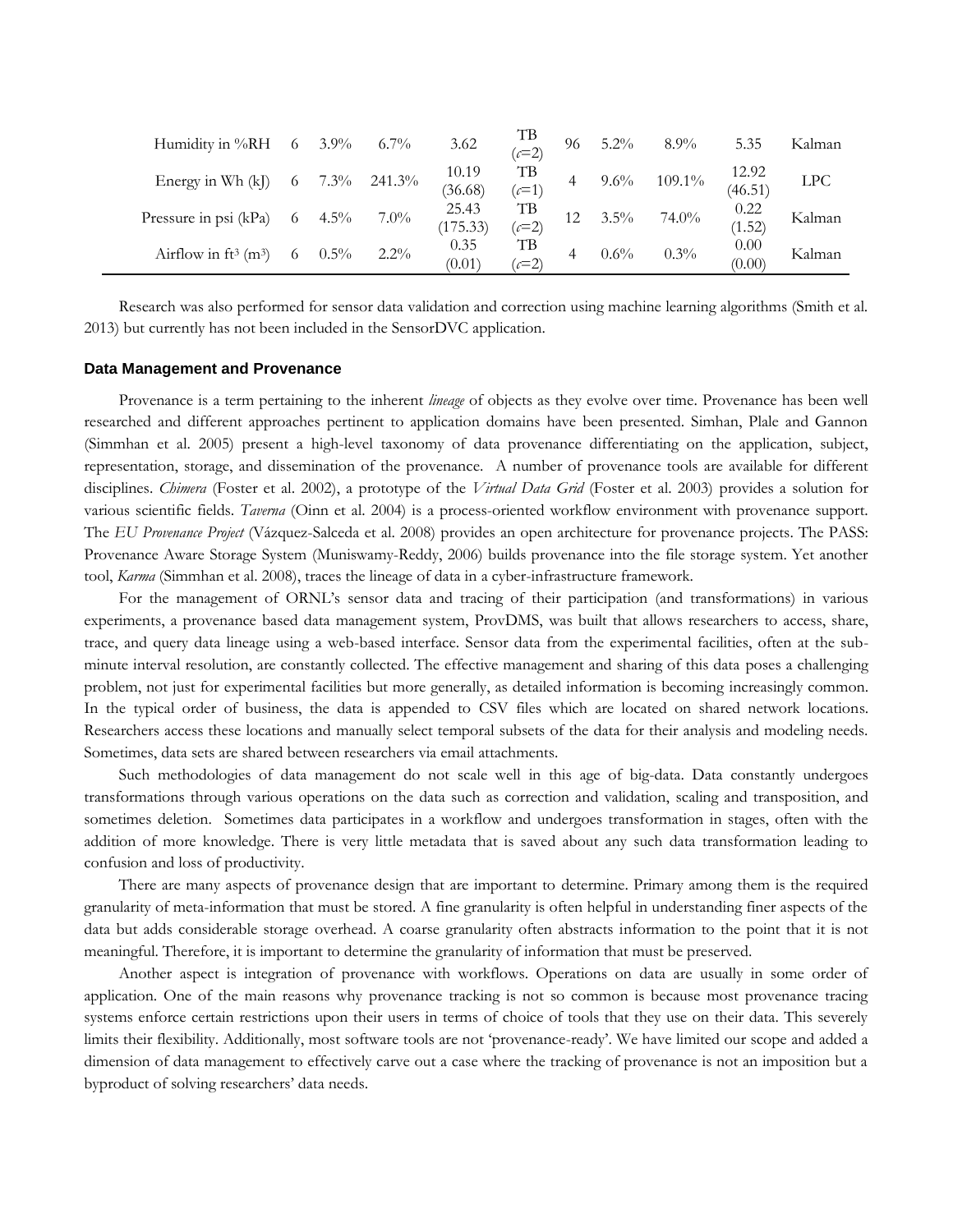#### **METHODOLOGY**

This section discusses the methodology, specifically dealing with design and development for the SensorDVC and ProvDMS software applications.

#### **SensorDVC Desktop-Based Application Architecture**

The SensorDVC application is implemented with the Qt graphical user interface (GUI) application framework (Qt Project. 2013). Qt was chosen because it is an open-source and cross-platform framework. Qt also has a long history of steady development (since 1991) and excellent documentation. Algorithm implementation for the statistical and filtering techniques was prepared using Mathwork's MATLAB software, a numerical computing environment. In order to use developed MATLAB functions with Qt's C++ coding environment, MATLAB Compiler was used to convert functions to C++ shared libraries. Compiler executes MATLAB code within the MATLAB Compiler Runtime (MCR) which is a standalone set of shared libraries that allows the execution of MATLAB components without the installation of MATLAB.

The Model-View-Controller (MVC) design pattern is used for the SensorDVC application. The MVC pattern simplified data management within the application because there is a single model containing all of the application's data. Initial design separated data between the main window (original data), validation dialog (validation data), and correction dialog (correction data). Under MVC, each dialog has a view element to display the data via the model's interface. The dialogs along with their view elements allow the user to manipulate data through the model's interface. **Figure 2** provides an overview of the structure of the SensorDVC application. MainWindow is the core of the application and provides an interface to its constituent components. MMAValidationDialog (Min/Max All Validation) and PerRowValidationDialog presents data views and controls related to data validation. AllCorrectionDialog and PerChannelCorrectionDialog present data views and controls related to data correction. SDVPlotWidget manipulates SDVGraphicsView and SDVGraphicsAxisItem components to present some basic data visualization. SDVGraphicsAxisItem is used by SDVPlotWidget to display x- and y-axes. SDVGraphicsHRangeItem is used to represent a range of data with a horizontal orientation. The x-axis is composed of SDVGraphicsHRangeItems. SDVGraphicsVRangeItems are used for vertically oriented ranges (the y-axis). AllChannelsTableDialog is composed of two data views; one for original data and one for corrected data. The Scanner component tokenizes data files. The Parser component simply organizes imported data files via tokens received from the Scanner.



**Figure 2** Unified Modeling Language (UML) overview of SensorDVC components.

The SensorDVC application offers basic data visualization functionality through QGraphicsView (Qt's graphics framework). In order to display objects using QGraphicsView, the objects must be added to a QGraphicsScene. The QGraphicsScene is then added to a QGraphicsView object. SDVPlotWidget contains a QGraphicsView object and a QGraphicsScene object. The data being plotted is treated as an image that is scaled to the pixel dimensions of the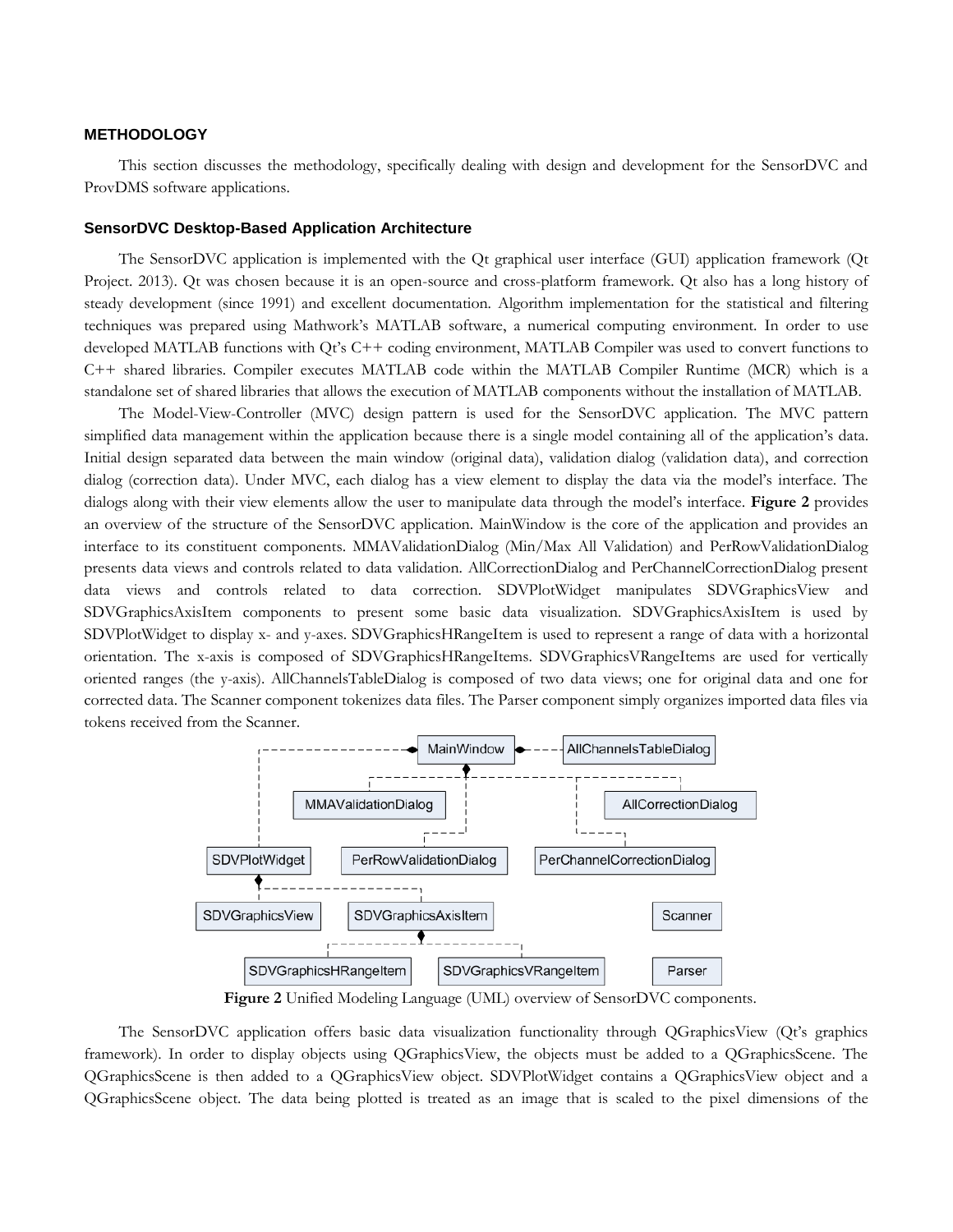SDVPlotWidget using nearest-neighbor interpolation resulting in the production of a bitmap image. The image is then added to the QGraphicsScene. SDVGraphicsAxisItem, SDVGraphicsVRangeItem, and SDVGraphicsHRangeItem are subclasses of QGraphicsObject. An SDVGraphicsAxisItem is added to the QGraphicsScene for each axis.

#### **ProvDMS Cloud-Based Application Architecture**

In the design of our provenance system, we focused heavily on researcher requirements, granularity of the provenance, workflow requirements, and object design. Our design principles emphasize the importance of user needs, taking a cohesive but independent stance on the integration of provenance with user tools.

Our system uses the Core Provenance Library (CPL) (Macko and Seltzer, 2012) which is a software library designed to integrate with existing software systems giving users complete choice over which aspects of the system are saved for a provenance trace. CPL uses a versioning system to automatically handle new versions of objects. Ancestry links are created through "data flows" – links that describe data transformations or control actions.

The biggest advantage of using the CPL to build ProvDMS over any other provenance tool is that CPL does not enforce any required levels of granularity. Neither does it force a user to switch to using a specific tool, which makes the integration of the CPL into tools being developed (such as SensorDVC) fairly transparent to the user.

Sensor data is collected from ORNL's FRPs using a number of Campbell Scientific's data loggers. Apart from maintaining multiple backups, one of the final locations of the raw sensor data is a MySQL database populated by the Campbell Scientific's Loggernet Database (LNDB) tool.

ProvDMS connects to this data source and pulls raw data to present to the users of the system. LNDB automatically creates the required schema on the data server. ProvDMS is architected to sense the schema and its logical relationship to the FRP to present a cogent, simplified interface to the users. Illustrated in **[Figure 3](#page-7-0)**, the sensor data is separated into *Stations*, each containing a set of *Data Loggers*. These *Data Loggers* consist of a set of data *Channels*. Physically these *Channels* relate to *Sensors* placed in different locations throughout the test facility. The ProvDMS system itself runs on a different server thereby providing complete separation of the raw data store and trace of the provenance of "experiments".



<span id="page-7-0"></span>**Figure 3** Logical layout of data which are grouped into *Stations*. Each *Station* has a set of *Data-Loggers* which consist of a number of *Sensors*. Each sensor serves a data *Channel* which goes to a MySQL database.

Architecturally, ProvDMS has a layered design and the different components interact cohesively as illustrated in **[Figure 4](#page-8-0)**. The provenance tracking library, CPL, has been designed to be an independent, lightweight solution to provenance. Using CPL allows ProvDMS to act independently of provenance, calling application programming interface (API) hooks when information has to be saved to the provenance database. To interact with CPL, we built an abstraction layer to handle converting user actions to CPL API calls for inserting or querying provenance information. This is encapsulated into a compatibility layer and includes two wrappers: a PHP wrapper and a C++ wrapper. CPL, written in C, already includes some C++ functionality. Our C++ wrapper abstracts the interaction with CPL via a heavily object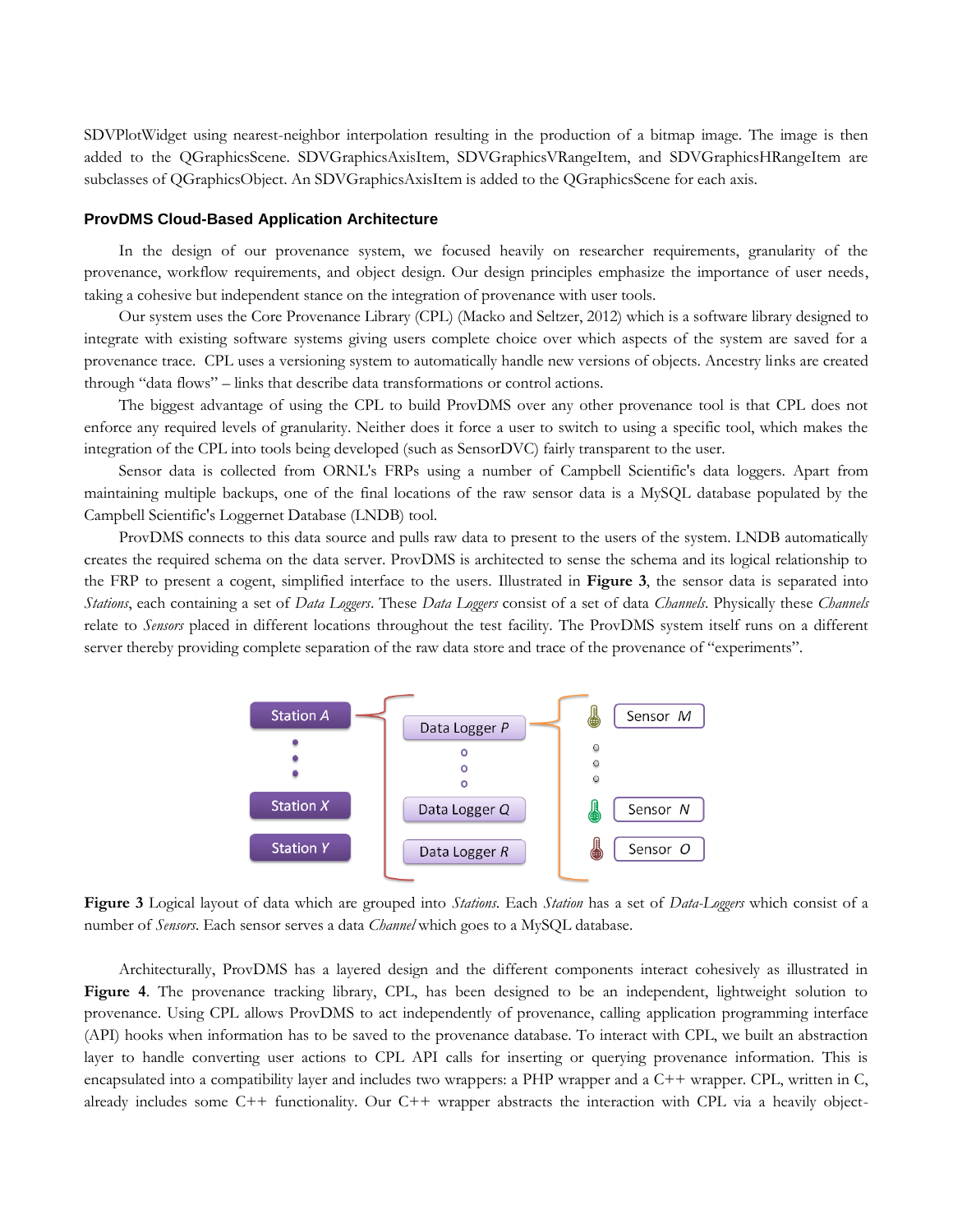oriented interface.



<span id="page-8-0"></span>**Figure 4** Diagram showing the layers and components of ProvDMS. The Compatibility Layer includes two wrappers: a PHP wrapper and a C++ wrapper that interacts with the PHP wrapper. The C++ wrapper abstracts the provenance backend through the compatibility layer that interacts with the CPL interface to the provenance store.

## **TYPICAL WORKFLOW**

This section reviews a typical workflow for the ProvDMS and SensorDVC software applications.

## **Data Collection and Management**

ProvDMS (illustrated in **[Figure 5](#page-9-0)**) has been built to be a one-stop access point for data related activities for ORNL's FRPs, including the collection and management of data. Users may browse and select subsets of *Stations*, *Data Loggers*, and *Channels* and define a temporal subset of selected data *Channels* into a new *Experiment*, which is saved on the server (cloud). This *Experiment* (data) can be exported by users at any time in the future. On creation, each *Experiment* is defined as a provenance object by the provenance back-end – creating all finer granularity objects in addition. The *Experiment* data participates in various analysis or modeling needs and sometimes undergoes transformations. Users can upload and define *Experiments* as derivatives of previous *Experiments*. This allows users to save the state of their data including any additional files or information in ProvDMS allowing them to trace the lineage in the future. ProvDMS also provides a data dashboard showing the status of different channels by the use of *sparklines* (Tufte 2004), shown in **[Figure 6](#page-9-1)**. *Sparklines* are small trending plots that have no axes labels and may be embedded in line with text allowing concise visual communication allowing users to pick out trends in the data easily. We make use of *sparklines* to display the status of key channels from different sensors for quick assessment and detection of faults in the system.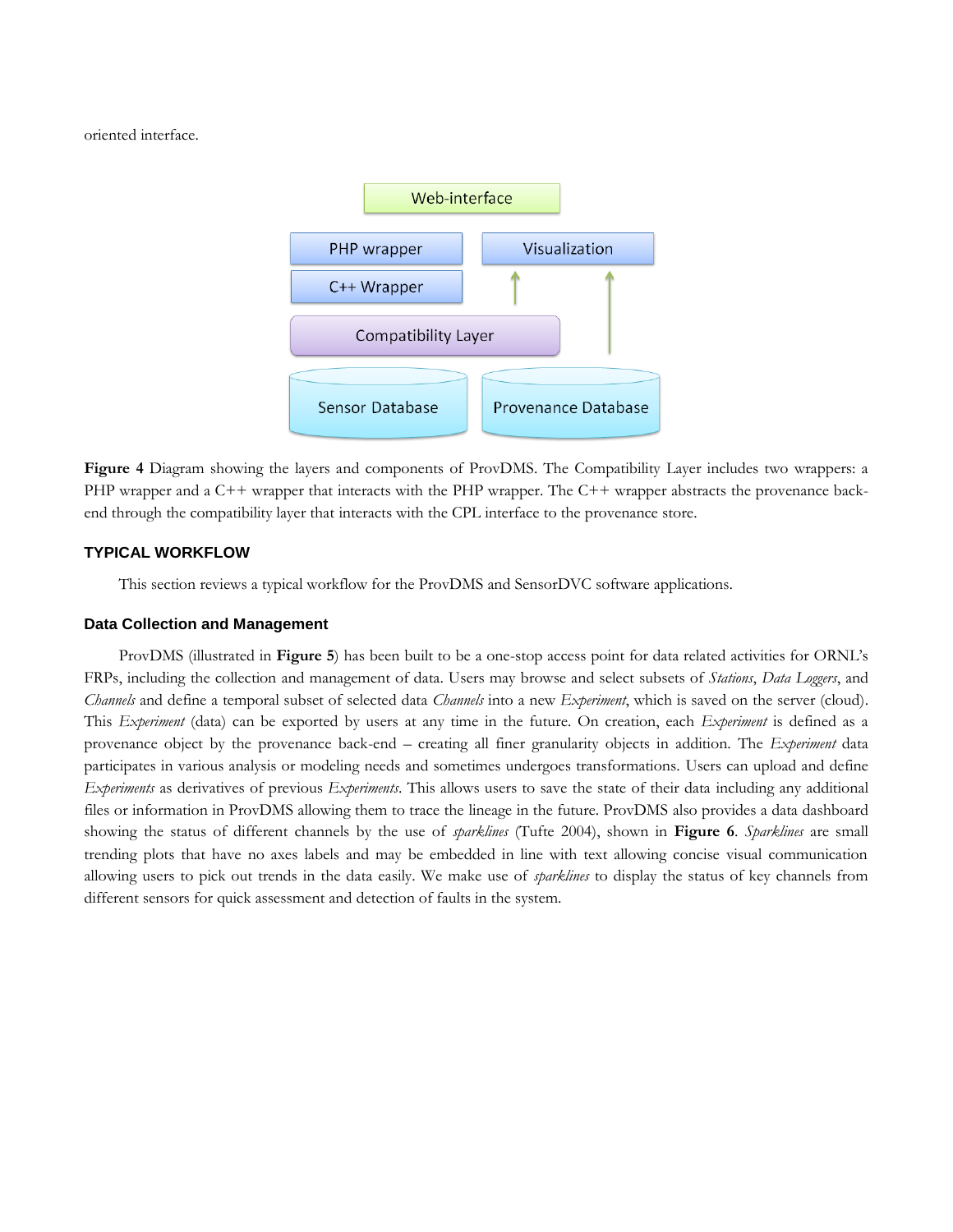| Prov <sub>DMS</sub> -   |                    |                | <b>Provenance Data Management System</b>     |                                                             |                                                    |                                      | <b>U</b> Logout            |
|-------------------------|--------------------|----------------|----------------------------------------------|-------------------------------------------------------------|----------------------------------------------------|--------------------------------------|----------------------------|
| Home<br>Data Loggers    | New Experiment     | My Experiments | Others Experiments<br><b>Source Channels</b> | Interactive 3D                                              | Documentation                                      | <b>Selected Channels</b>             | Data Loggers               |
| $FRP1-1$                | $\blacktriangle$   |                |                                              |                                                             |                                                    |                                      | $FRP1-1$                   |
| AT15m                   | $\blacksquare$     | All Fields     | Search                                       |                                                             | ш<br>All Fields                                    | Search                               | A T15m                     |
| $\triangle$ T1m         | Channel            |                | <b>Units</b>                                 |                                                             | Channel                                            | <b>Units</b>                         | <b>FRP1-2</b>              |
| $=$ T <sub>24</sub> h   | RecNum             |                |                                              | E                                                           | TmStamp                                            |                                      | <b>FRP2-1</b>              |
|                         | T1_EWL1            |                | degF                                         |                                                             | Batt_volt_Min                                      |                                      |                            |
| $-$ T30s                | T2_EWL1            |                | degF                                         |                                                             | T2_EWL2                                            | degF                                 | <b>FRP2-2</b>              |
| $\triangle$ T60m        | T1_EWL2            |                | deaF                                         |                                                             | T1_EWL3                                            | degF                                 |                            |
| <b>FRP1-2</b>           | T1_NWL1            |                | degF                                         |                                                             | T2_EWL3                                            | deqF                                 |                            |
|                         | T2_NWL1            |                | degF                                         |                                                             | T1_EWL4                                            | degF                                 |                            |
| <sup>■</sup> FRP_1_HVAC | T1_NWL2            |                | degF                                         |                                                             |                                                    |                                      |                            |
| <b>FRP2-1</b>           | T2_NWL2            |                | degF                                         |                                                             |                                                    |                                      |                            |
| <sup>∈</sup> FRP_2_HVAC | T1_NWL3<br>T2_NWL3 |                | degF<br>degF                                 |                                                             |                                                    |                                      |                            |
| <b>FRP2-2</b>           | T1_NWL4            |                | degF                                         |                                                             |                                                    |                                      |                            |
|                         | T1_NRL1            |                | degF                                         |                                                             |                                                    |                                      |                            |
| $\triangle$ Data15m     | T2_NRL1            |                | degF                                         |                                                             |                                                    |                                      |                            |
| <sup>∈</sup> Data1m     | <b>T1_NRL2</b>     |                | degF                                         |                                                             |                                                    |                                      |                            |
| <sup>△</sup> Data24h    | T2_NRL2            |                | degF                                         |                                                             |                                                    |                                      |                            |
| <sup>△</sup> Data30s    | T1_NRL3            |                | degF                                         |                                                             |                                                    |                                      |                            |
|                         | T1_AMBNE           |                | degF                                         |                                                             |                                                    |                                      |                            |
| $\triangle$ Data60m     |                    |                | Select Channels→                             |                                                             |                                                    | $\leftarrow$ Deselect Channels       |                            |
| A DataWeather           |                    |                |                                              |                                                             |                                                    |                                      |                            |
| Channel                 | T1_EWL2            | Station        | $FRP1-1$                                     | Begin                                                       | End                                                |                                      | <b>Save New Experiment</b> |
| <b>Units</b>            | degF               | Logger         | T15m                                         | September<br>$\overline{2}$<br>$3$ 4 5 6 7                  | ◀ September<br>$\blacktriangleright$<br>$1 \mid 2$ | $\blacktriangleright$<br>$3$ 4 5 6 7 |                            |
| Process                 | Smo                | Column Order   | 6                                            | $\overline{\mathbf{8}}$<br>10 11 12 13 14<br>$\overline{8}$ | $8$ $9$                                            | 10 11 12 13 14                       |                            |
| Data Type               | 7                  |                |                                              | 15 16 17 18 19 20 21<br>22 23 24 25 26 27 28                | 15 16 17 18 19 20 21<br>22 23 24 25 26 27 28       |                                      | Name:                      |
| Active                  | f.                 |                |                                              | 29 30                                                       | 2013<br>29 30                                      | 2013                                 | <b>Save</b>                |

<span id="page-9-0"></span>**Figure 5** User interface of ProvDMS illustrating the data access/experiment creation interface. Users can select temporal subsets of data from *Channels* spanning different *Stations* and *Data Loggers*.

| <b>FRP 1 - 1</b> |                  |                  |                                  |  |
|------------------|------------------|------------------|----------------------------------|--|
| 1 min            | $15 \text{ min}$ | $60 \text{ min}$ | 24 <sub>h</sub>                  |  |
| $T1m-T1$ EWL1.   | T15m-T1 EWL1     | T60m-T1 EWL1     | T24h-T1_EWL1 ~ 4.09.199996948242 |  |
| $T1m-T2$ EWL1.   | $T15m-T2$ EWL1   | $T60m-T2$ EWL1   | T24h-T2 EWL1                     |  |
| T1m-T1 EWL2      | T15m-T1_EWL2     | T60m-T1_EWL2     | T24h-T1_EWL2                     |  |
| T1m-T1 EWL2      | $T15m-T1$ EWL2   | $T60m-T1$ EWL2   | $T24n-T1$ EWL2                   |  |
|                  |                  |                  |                                  |  |

<span id="page-9-1"></span>**Figure 6** *Sparklines* are short graphs without axes labels that can be used to concisely present data trends. We use *sparklines* in our dashboard for visualizing the status of sensors.

## **Data Validation and Correction**

Once a subset of data (i.e., *Experiment*) is extracted from ProvDMS, the SensorDVC application can be used to validate and correct the data. The SensorDVC application is currently composed of a main window (**[Figure 7](#page-11-0)**), three validation dialogs, two correction dialogs, an original/corrected data view, original/corrected data visualizations, an actions log, a summary of dataset characteristics, and a dialog to view all original/corrected data side-by-side. The User starts using the SensorDVC application by importing the data set from ProvDMS. During the import, the parser component performs some simple corrections as issues are encountered. There are two cases that the parser is able to handle. One is null values in the data file. The other is gaps in the data (missing entire lines).

The specific action taken for null values depends on where in the file the null values appear. If the null values appear on the first line of data, then a single row of data points is inserted. The timestamp for that row is determined by subtracting time (depending on the timescale described in the file header section) from the next timestamp in the file. If null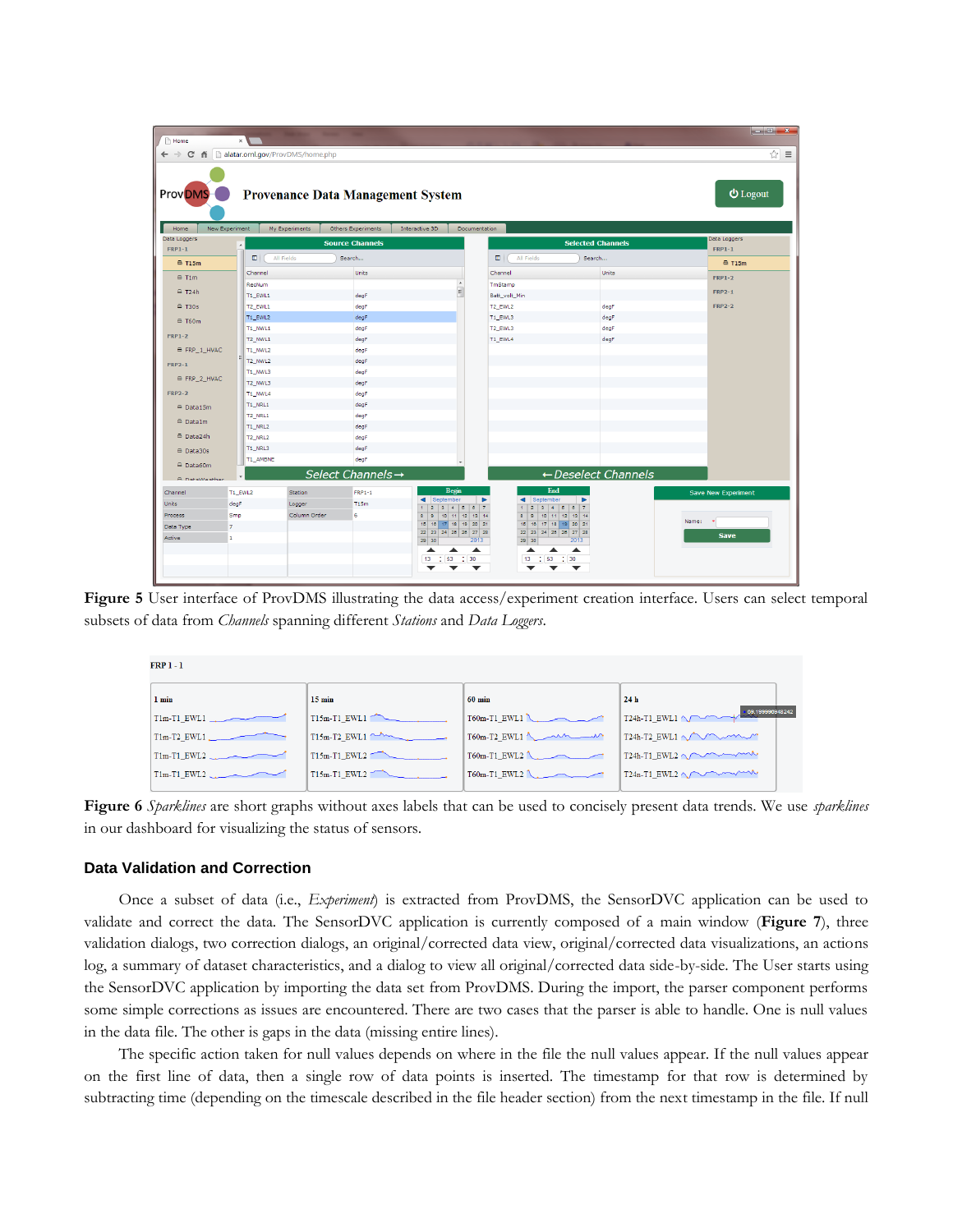values appear at the end of the file then a single row is inserted but the timestamp is determined by adding time to the last timestamp found. For null values found in the middle of the file, the last and next timestamps are used along with the timescale to determine the number of rows to insert. All inserted rows are populated with NaNs for their data points. There is often data present at the end of rows containing null values. The parser replaces inserted NaN values by working backwards from the end of each row that contains null values. Missing lines of data are detected by examining the last and next timestamps that were found. If the difference between them is greater than the current timescale, then an appropriate number of rows are inserted and populated with NaNs.

After importing data, validation is needed. This is accomplished through validation dialogs that validate data in different ways. The first validation dialog (**[Figure 8](#page-12-0)**) asks the user for minimum and maximum values which are then used as validation limits for all data channels. The second validation dialog (**[Figure 9](#page-12-1)**) allows the user to choose 1, 2, 3, 4, or 5 standard deviations which is used to determine minimum and maximum values for validation of all data channels. The third validation dialog allows the user to choose min/max or standard deviation for individual data channels.

Once the data has been validated, correction is needed for data points that have been flagged. This occurs through the correction dialogs. The first correction dialog (**[Figure 10](#page-13-0)**) allows the user to choose a correction technique to be applied to all channels. The other correction dialog allows for the correction technique to be set for individual data channels. Data correction techniques include statistical (e.g., least squares, maximum likelihood estimation, segmentation averaging, and threshold based) and filtering (e.g., Kalman and LPC). Once correction is completed, a number of error metrics (relative, absolute, and root-mean-square error) are presented in the correction dialog's data view. The user can evaluate the efficacy of each correction technique by examining the error metrics. The lower the error, the better the prediction model and hence more accurate corrected data. The original/corrected data view (**[Figure 7](#page-11-0)**) under the "Data" heading allows the user to select a channel from a drop-down box. The selected channel is then displayed in a table with original data next to corrected data. Data points which have been flagged by validation are displayed with a red font in the original data column. Corrected values are similarly shown in the corrected data column. The original and corrected data visualizations (**[Figure 7](#page-11-0)**) under the "Data Plots" heading provide a total of 3 different viewing modes. The original data visualization offers flagged and range modes. Flagged mode displays invalid data points (based on validation) as red rectangles and valid data points as green rectangles. Range mode chooses each data point's color from a gradient (very light green to very dark green) based on the range of the channel. The colors for the range gradient were chosen based on (Borland and Taylor, 2007) and ColorBrewer (Brewer, 2009). The corrected plot offers corrected and range modes. Corrected mode is simply range mode but with the corrected data. NaN values are displayed as red by all modes. Zooming in on the visualizations is possible by selecting a range from the x- or y-axis. Zooming out is accomplished by clicking an appropriate zoom-out button. The actions log simply records the user's actions. The dialog for viewing all original/corrected data side-by-side (**[Figure 7](#page-11-0)**) provides a somewhat spreadsheet-like view of the data. Additional functionality includes save/load session, write actions log to file, and write corrected data to file. Once the corrected data has been written to a CSV file, the file is uploaded to the ProvDMS application.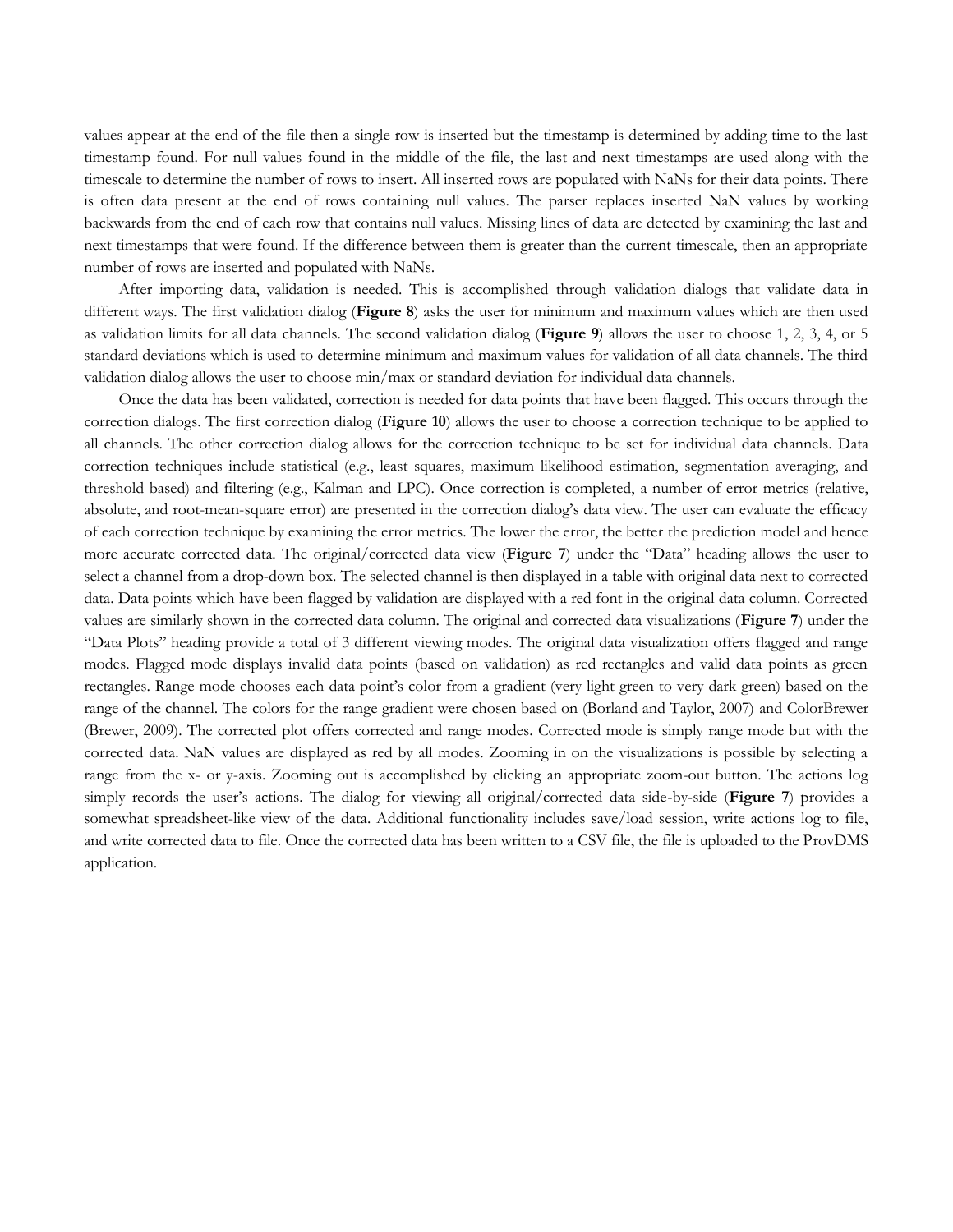| <b>Settings</b> |                                                                 |                                                 |                  |                                                                                                                                                                                                                                      |                   |                     |         | <b>Data</b> |                                                    |         |   |
|-----------------|-----------------------------------------------------------------|-------------------------------------------------|------------------|--------------------------------------------------------------------------------------------------------------------------------------------------------------------------------------------------------------------------------------|-------------------|---------------------|---------|-------------|----------------------------------------------------|---------|---|
|                 | <b>Validation Method</b>                                        |                                                 |                  | <b>Correction Method</b>                                                                                                                                                                                                             |                   |                     |         |             | "Batt_volt_Min" \                                  |         | œ |
|                 |                                                                 | Validation using Stan. Dev. for All Channels \> | <b>Details</b>   | Individual Correction Methods per Channel ▼                                                                                                                                                                                          |                   | <b>Details</b>      |         |             | <b>Original</b><br>"Batt volt Min" "Batt volt Min" | Correct |   |
|                 |                                                                 |                                                 |                  |                                                                                                                                                                                                                                      |                   |                     |         | 0           | 12.1400                                            |         |   |
| <b>Plots</b>    |                                                                 |                                                 |                  |                                                                                                                                                                                                                                      |                   |                     |         | 1           | 12.1400                                            |         |   |
|                 | <b>Original Data Plot</b>                                       |                                                 |                  |                                                                                                                                                                                                                                      | ◎ Flagged ◎ Range |                     |         | 2           | 12.1400                                            |         |   |
|                 |                                                                 |                                                 |                  |                                                                                                                                                                                                                                      |                   |                     |         | 3           | 12.1400                                            |         |   |
| Valid           |                                                                 |                                                 |                  |                                                                                                                                                                                                                                      |                   |                     | Invalid | 4           | 12.1400                                            |         |   |
|                 | "Batt_volt_Mi                                                   |                                                 |                  |                                                                                                                                                                                                                                      |                   |                     |         | 5           | 12.1400                                            |         |   |
|                 | RH1 EWL2" SEARING<br>"RH2 EWL2"                                 |                                                 |                  |                                                                                                                                                                                                                                      |                   |                     |         | 6           | 12.1400                                            |         |   |
| Channels        | "Rain"                                                          |                                                 |                  | <b>The College of the college of the college of the College of the College of the College of the College of the Col</b>                                                                                                              |                   |                     |         | 7           | 12.1400                                            |         |   |
|                 |                                                                 | 06.12.13 01:57:30.0                             |                  | 06.12.13 03:49:30.0 06.12.13 03:50:00.0                                                                                                                                                                                              |                   | 06.12.13 05:41:30.0 |         | 8           | 12.1400                                            |         |   |
|                 |                                                                 |                                                 | <b>Timesteps</b> |                                                                                                                                                                                                                                      |                   |                     |         | 9           | 12.1400                                            |         |   |
|                 |                                                                 |                                                 |                  |                                                                                                                                                                                                                                      |                   |                     |         | 10          | 12.1400                                            |         |   |
|                 | <b>Corrected Data Plot</b>                                      |                                                 |                  |                                                                                                                                                                                                                                      |                   | Corrected © Range   |         | 11          | 12.1400                                            |         |   |
|                 |                                                                 |                                                 |                  |                                                                                                                                                                                                                                      |                   |                     |         | 12          | 12.1400                                            |         |   |
| Min             |                                                                 |                                                 |                  |                                                                                                                                                                                                                                      |                   |                     | Max/NaN | 13          | 12.1400                                            |         |   |
| Channels        | Batt_volt_Mi<br>"RH2 EWL2"<br>"Rain"                            |                                                 |                  | RH1_EWL2" <b>EXPLORATION TO ANNOUNCE PROPERTY OF A REPORT OF A REPORT OF A REPORT OF A REPORT OF A REPORT OF A REPORT OF A REPORT OF A REPORT OF A REPORT OF A REPORT OF A REPORT OF A REPORT OF A REPORT OF A REPORT OF A REPOR</b> |                   |                     |         | 14          | 12.1400<br><b>Dataset Characteristics</b>          |         |   |
|                 |                                                                 | 06.12.13 01:57:30.0                             |                  | 06.12.13 03:49:30.0 06.12.13 03:50:00.0                                                                                                                                                                                              |                   | 06.12.13 05:41:30.0 |         |             |                                                    |         |   |
|                 |                                                                 |                                                 | <b>Timesteps</b> |                                                                                                                                                                                                                                      |                   |                     |         |             |                                                    |         |   |
|                 | <b>Actions Log</b>                                              |                                                 |                  |                                                                                                                                                                                                                                      |                   |                     |         |             |                                                    |         |   |
|                 | <b>Import Data With Headers</b><br><b>Validation: AllStdDev</b> | File: data-w-headers_large.csv                  |                  |                                                                                                                                                                                                                                      |                   |                     |         |             |                                                    |         |   |

<span id="page-11-0"></span>**Figure 7** The SensorDVC application's main window.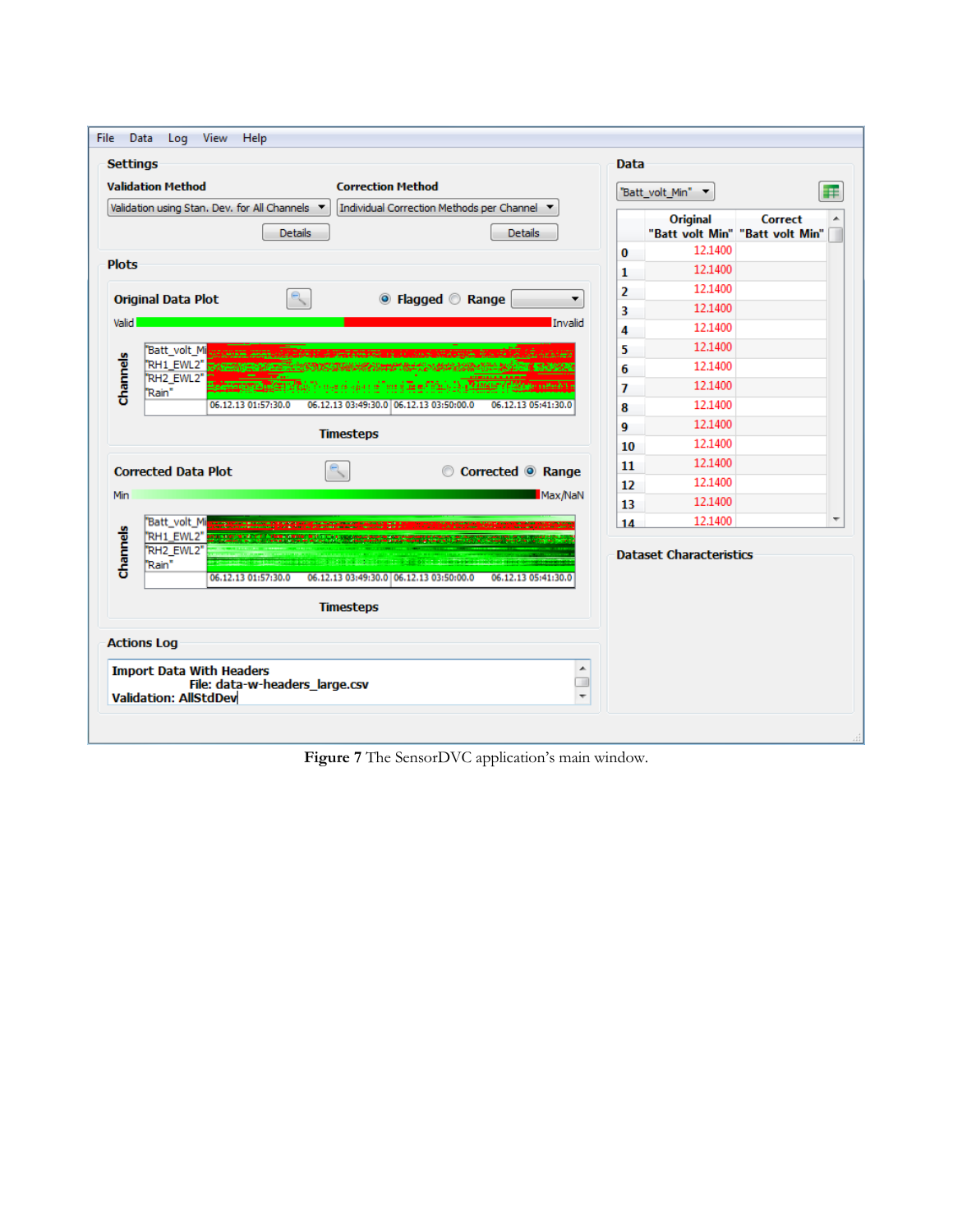| Min: | Max:                              | Apply              | Cancel<br>Ok |
|------|-----------------------------------|--------------------|--------------|
|      | <b>Channel Name</b>               | <b>Error Count</b> | Error%       |
| 0    | "Batt_volt_Min"                   | 0                  | 0.00%        |
| 1    | "T1 EWL1"                         | 0                  | 0.00%        |
| 2    | "T2_EWL1"                         | 0                  | 0.00%        |
| 3    | "T1 EWL2"                         | 0                  | 0.00%        |
| 4    | "T2 EWL2"                         | 0                  | 0.00%        |
| 5    | "T1_EWL3"                         | 0                  | 0.00%        |
| 6    | "T2 EWL3"                         | 0                  | 0.00%        |
| 7    | "T1 EWL4"                         | 0                  | 0.00%        |
| 8    | "T1 NWL1"                         | 0                  | 0.00%        |
| 9    | "T2_NWL1"                         | 0                  | 0.00%        |
|      | <b>10 "T1 NWL2"</b>               | 0                  | 0.00%        |
|      | <b><i><u>ITO KIMILOIL</u></i></b> | $\Omega$           | 0.00%        |

<span id="page-12-0"></span>**Figure 8** The validation dialog for minimum/maximum limits for all channels.

|    | <b>Channel Name</b> | <b>Error Count</b> | Error% |
|----|---------------------|--------------------|--------|
| 0  | "Batt_volt_Min"     | 0                  | 0.00%  |
| 1  | "T1_EWL1"           | $\bf{0}$           | 0.00%  |
| 2  | "T2 EWL1"           | 0                  | 0.00%  |
| 3  | "T1 EWL2"           | 0                  | 0.00%  |
| 4  | "T2 EWL2"           | 0                  | 0.00%  |
| 5  | "T1 EWL3"           | 0                  | 0.00%  |
| 6  | "T2 EWL3"           | 0                  | 0.00%  |
| 7  | "T1 EWL4"           | 0                  | 0.00%  |
| 8  | "T1 NWL1"           | 0                  | 0.00%  |
| 9  | "T2_NWL1"           | 0                  | 0.00%  |
| 10 | "T1 NWL2"           | 0                  | 0.00%  |
| 11 | "TO INIMI O"        | 0                  | 0.00%  |

<span id="page-12-1"></span>Figure 9 The validation dialog for standard deviation limits for all channels.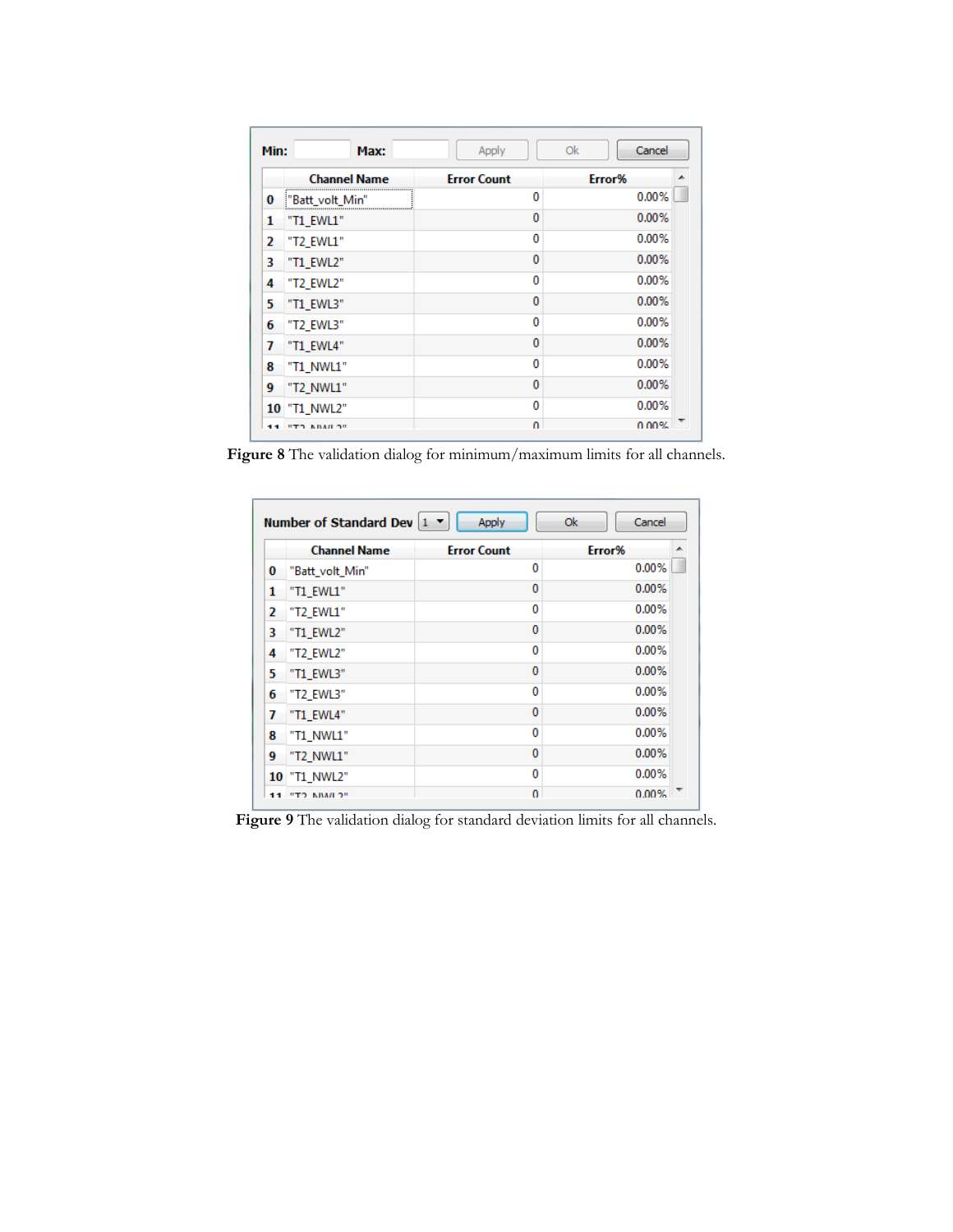|    | <b>Correction Technique:</b>           | Threshold-based      |                                                    |         | <b>Apply</b>                    | Ok     | Cancel |
|----|----------------------------------------|----------------------|----------------------------------------------------|---------|---------------------------------|--------|--------|
|    | <b>Channel Name Abso Least Squares</b> | Threshold-based      |                                                    |         | <b>Error Error Count Error%</b> |        | ▴      |
| 0  | "Batt volt Min"                        | Kalman Filtering     |                                                    | 0000%   | 86                              | 19.15% |        |
| 1  | "T1_EWL1"                              |                      | Linear Predictive Coding<br>Segmentation Averaging | 0517%   | 162                             | 36.08% |        |
| 2  | "T2 EWL1"                              |                      | Maximum Liked Estimation                           | 0371%   | 164                             | 36.53% |        |
| 3  | "T1 EWL2"                              | Linear Interpolation |                                                    | 0350%   | 161                             | 35.86% |        |
| 4  | "T2 EWL2"                              | 0.0592%              | 0.0003%                                            | 0.0279% | 175                             | 38.98% |        |
| 5  | "T1 EWL3"                              | 0.1206%              | 0.0009%                                            | 0.0689% | 170                             | 37.86% |        |
| 6  | "T2 EWL3"                              | 0.0465%              | 0.0002%                                            | 0.0183% | 174                             | 38.75% |        |
| 7  | "T1 EWL4"                              | 0.0446%              | 0.0002%                                            | 0.0191% | 157                             | 34.97% |        |
| 8  | "T1 NWL1"                              | 0.1200%              | 0.0007%                                            | 0.0565% | 132                             | 29.40% |        |
| 9  | "T2 NWL1"                              | 0.0623%              | 0.0004%                                            | 0.0334% | 166                             | 36.97% |        |
| 10 | "T1 NWL2"                              | 0.1062%              | 0.0004%                                            | 0.0317% | 137                             | 30.51% |        |
| 11 | <b>"TO ABAILO"</b>                     | 0.0667%              | 0.0004%                                            | 0.0320% | 176                             | 39.20% |        |

**Figure 10** The correction dialog for all channels.

# <span id="page-13-0"></span>**Provenance of the Data**

The provenance of the raw data and validated/corrected data is tracked through the ProvDMS application which provides visualization capabilities to allow users to explore their data's lineage. A contextual Node-Link tree is used to visualize the provenance in a hierarchical fashion. User interaction is used to highlight and expand different levels of the tree as well as providing additional contextual information if it exists. The visualization is illustrated in **[Figure 11](#page-14-0)**.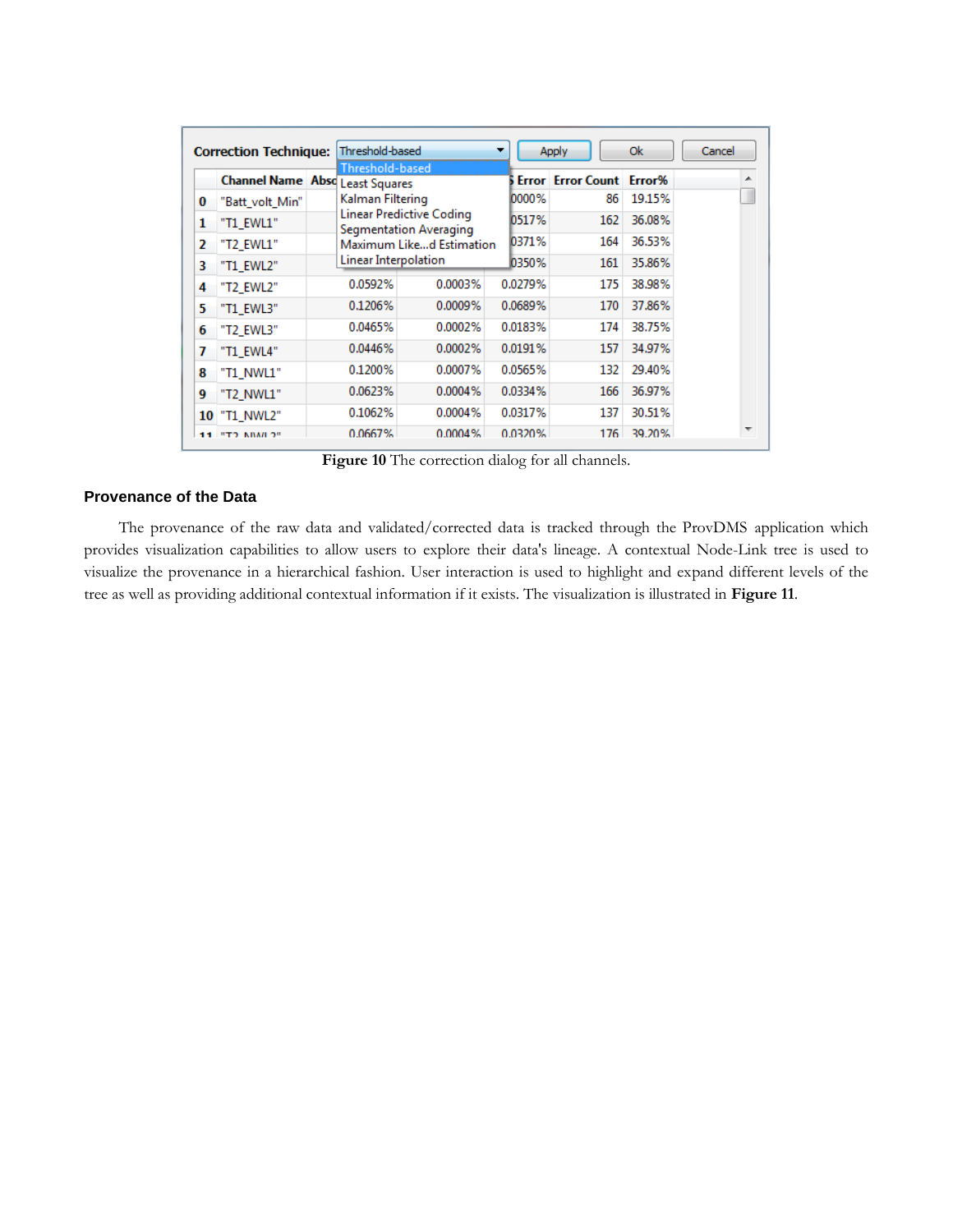

<span id="page-14-0"></span>**Figure 11** Contextual Node-Link Trees are used to visualize the provenance of different objects. User interaction is used to show contextual information and allow interactive exploration of the tree.

## **CONCLUSIONS AND FUTURE WORK**

Data management, provenance, completeness, and accuracy are areas that must be addressed due to the large amounts of data being generated from sensors, especially in the realm of building technologies research. This paper targets these areas of research by producing the cloud-based Provenance Data Management System (ProvDMS) for data management and provenance and the Sensor Data Validation and Correction (SensorDVC) desktop application for data completeness and accuracy. These two software packages allow users to effectively collect and manage data while ensuring the data's accuracy and completeness from missing or corrupt data due to sensor failure, fouling, drifting, calibration error, or data logger failure. Furthermore, the knowledge of the provenance, or data *lineage*, is recorded to help users in quantifying the source and derivations of the data, transformations, repeatability of workflows on similar (newer) data, and in providing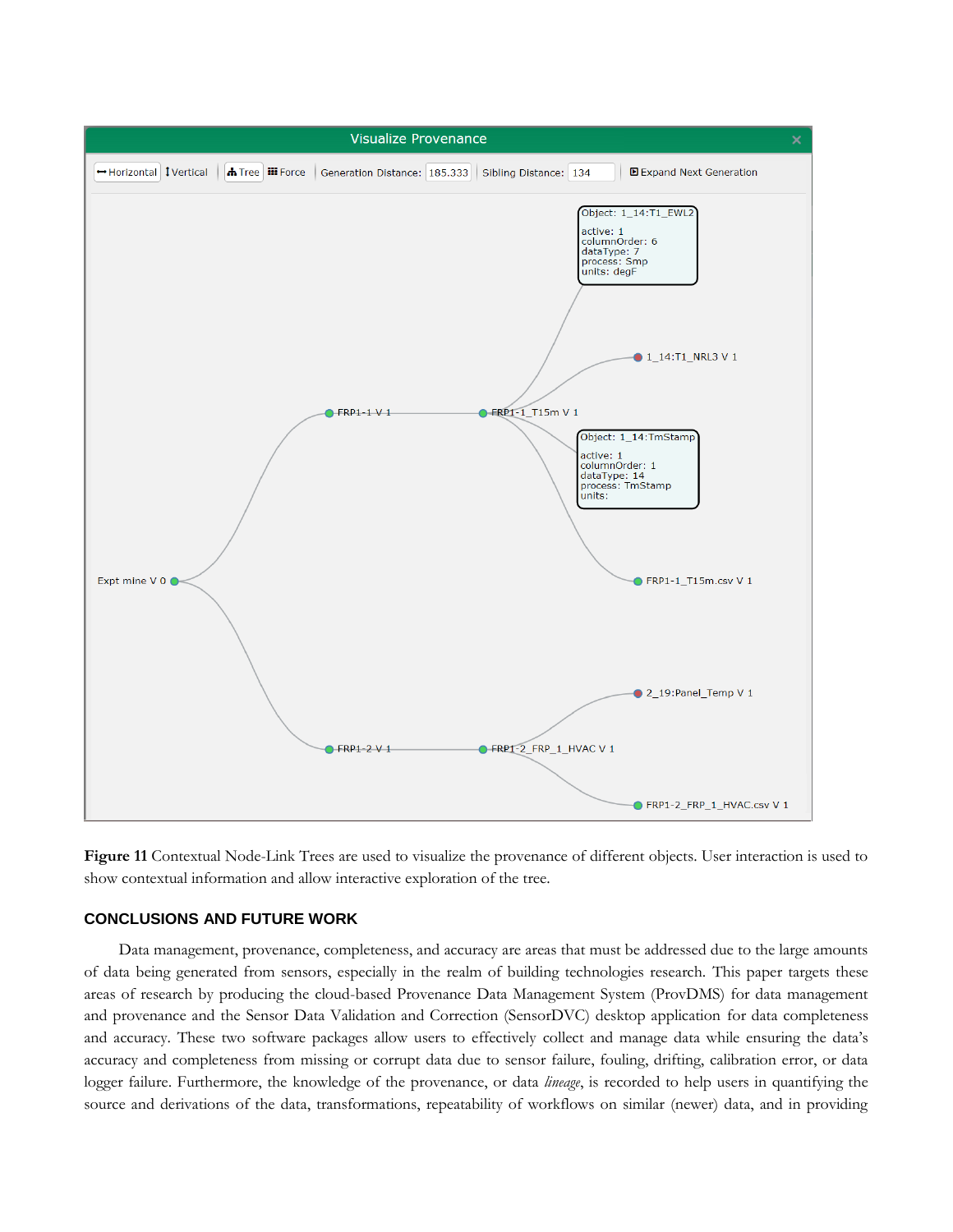holistic meta-information of the scientific process.

Future work regarding ProvDMS and SensorDVC includes the possible integration of both software applications via web-services and the compiled Core Provenance Library (CPL), which makes it easy to integrate into applications. This would allow users to directly access data in the SensorDVC application from ProvDMS, validate and correct the data, and upload to ProvDMS. The modified dataset will be added to lineage of the original dataset. Real-time visualization of the data can also be added to give users a better understanding of where the data originated and how it has changed over time. An example of is shown in **[Figure 12](#page-15-0)**. The ProvDMS and SensorDVC software applications can also be modified to meet data management, quality assurance, and provenance needs in other applications besides building technologies.



<span id="page-15-0"></span>**Figure 12** Visualization of a model of the 'medium-office' Flexible Research Platform (FRP) in Google Earth. Potential future work includes illustration of real-time data on interactive web-based 3D models of the FRPs.

## **ACKNOWLEDGMENTS**

This work was funded by fieldwork proposal RAEB006 under the Department of Energy Building Technology Activity Number EB3603000. We would like to thank Edward Vineyard for his support and review of this project. Oak Ridge National Laboratory is managed by UT-Battelle, LLC, for the U.S. Department of Energy under contract DE-AC05- 00OR22725. This manuscript has been authored by UT-Battelle, LLC, under Contract Number DEAC05-00OR22725 with the U.S. Department of Energy. The United States Government retains and the publisher, by accepting the article for publication, acknowledges that the United States Government retains a non-exclusive, paid-up, irrevocable, world-wide license to publish or reproduce the published form of this manuscript, or allow others to do so, for United States Government purposes.

#### **REFERENCES**

Borland, D., and R.M. Taylor. 2007. Rainbow color map (still) considered harmful. *IEEE Computer Graphics and Applications* 27(2):14-17.

Brewer, C.A. 2009. ColorBrewer, Version 2.0. [http://colorbrewer2.org/.](http://colorbrewer2.org/)

- Castello, C.C. and J.R. New. 2012. Autonomous correction of sensor data applied to building technologies utilizing statistical processing methods. *Energy Informatics*, Atlanta, Georgia.
- Castello, C.C., J.R. New, and M.K. Smith. 2013. Autonomous correction of sensor data applied to building technologies using filtering methods. submitted to *IEEE Global Conference on Signal and Information Processing (GlobalSIP)*, Austin, Texas.